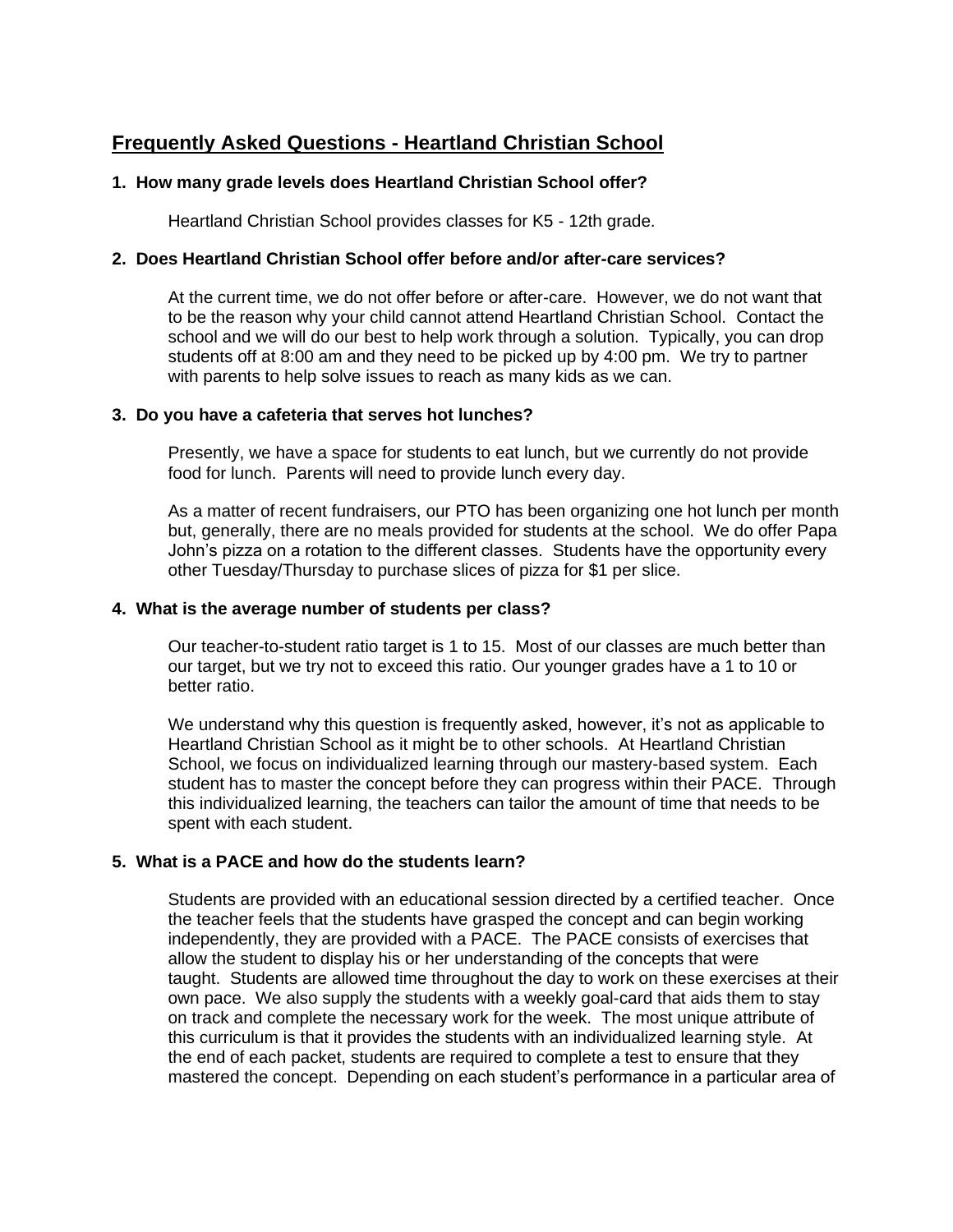study, the teacher can choose to assign more or less work, creating an individualized learning plan tailor-made for every student.

#### **6. Does Heartland Christian School perform standardized testing?**

Heartland Christian School uses the Iowa test for our standardized testing. They are fully accredited by the American Association of Christian Schools (AACS) and they are the nationally recommended choice for achievement tests amongst Christian schools.

### **7. What opportunities are there for advanced learning such as a second language, advanced Math and English classes, and classes that qualify for college credit?**

Heartland Christian School currently provides the opportunity to learn Spanish as a second language. Our current curriculum allows for math excellence through Algebra I and II, Geometry, and Trigonometry. There are also opportunities for many different English classes including British Literature, American Literature, and college-level English composition.

In addition, most of our Juniors and Seniors are earning dual credits through a variety of colleges. While most take on-line classes, Heartland Christian School has the flexibility in our schedule to allow them to leave our campus and take classes elsewhere.

Most importantly, we meet with each student to devise an individualized plan and we work diligently to create a schedule that allows the student to accomplish everything they desire while at Heartland Christian School.

### **8. Will my child learn life skills such as Home Economics (Cooking/Sewing) and Wood Shop?**

Most public schools have eliminated these courses. At Heartland Christian School, we have the opportunity for a unique, tailored approach to these life skills.

Through Accelerated Christian Education, Heartland Christian School students can participate in annual conventions. The convention is an opportunity for students to compete in disciplined skills in various areas of proficiency. There are 147 categories to choose from in the areas of music, drama, art, athletics and academics. Within the art section, they can choose projects like woodworking or sewing.

At Heartland Christian School, we prepare for the convention all year. Once we understand the disciplines that our students have chosen, we, along with the parents, will try to help each student get the support that he or she needs to be successful at the convention.

The convention is an opportunity for our students to find out what they like to do outside of attending school and begin to build confidence in an area that could, very well, become their vocation. Throughout the year, we support the students in what we would call "on the job" training. We are preparing them to figure out what they love about working and how to convert that to financial support in their future.

In addition to the abundant opportunities that convention provides, we require all Seniors to go through our Economic and Personal Finance class. We utilize the Dave Ramsey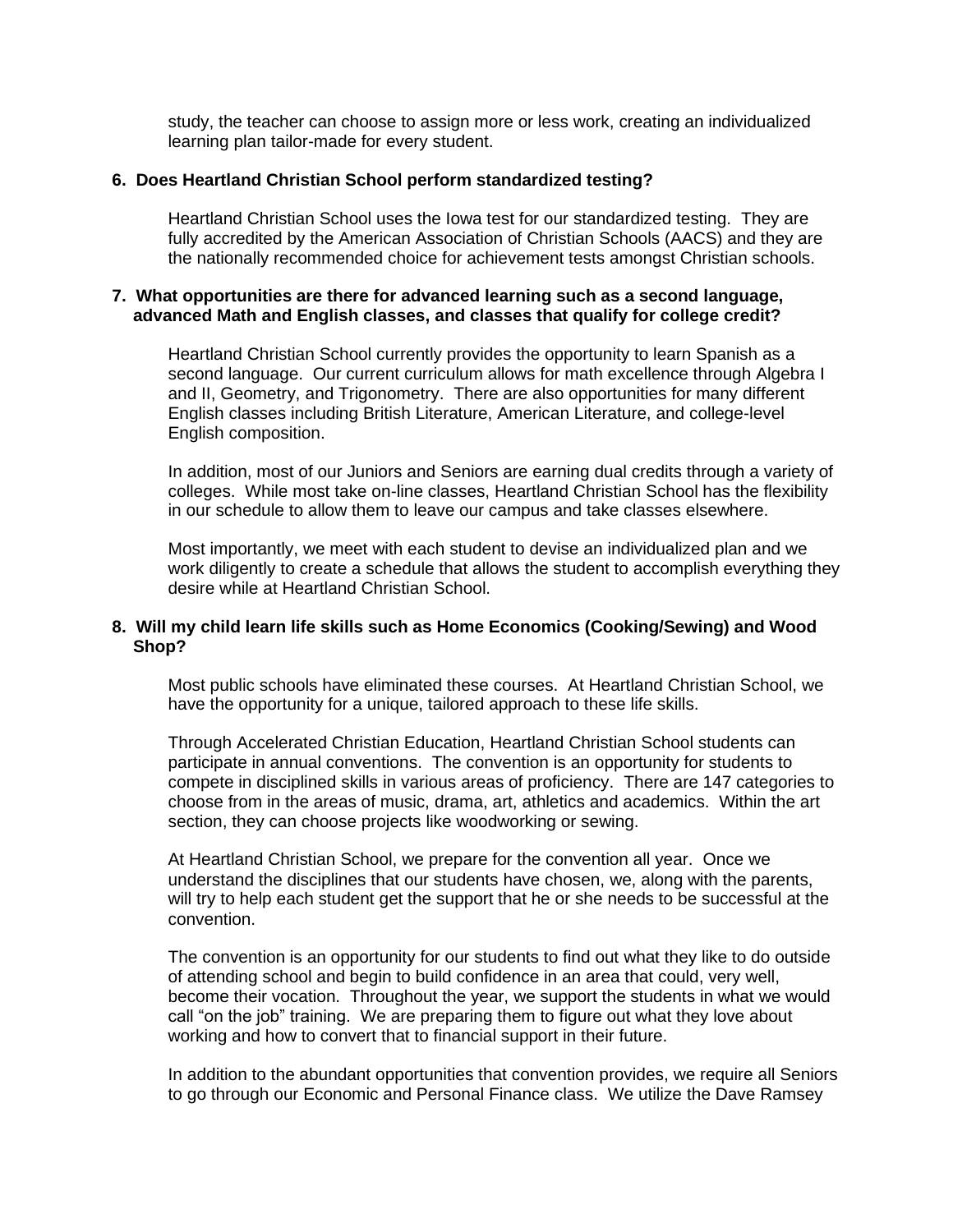Foundations in Personal Finance for High School students as the curriculum for this class. Through this resource, we provide our students with sound Biblical knowledge of the best ways to manage money, present them with real-world problems to solve, and set them up to be successful.

# **9. Does Heartland Christian School offer the opportunity to play sports?**

We currently offer boys basketball for 5th - 12th grade and we offer girls volleyball and basketball for 5th - 12th grade. We are hoping to expand what we are currently able to offer. If your child would like to participate in a sport that we do not offer, we have the flexibility in our schedule to allow your child to be picked up earlier in the day to make it to practice and games elsewhere. As long as your student is achieving their academic goals, we will make every effort to create flexibility in his or her schedule.

We enjoy providing athletic competitions for our students at Heartland Christian School and many of our staff members are heavily involved in coaching and supporting our students. While many of us also have a competitive spirit, we also are reminded that academics and character-building are the priorities of Heartland Christian School. If a student is talented in athletics, he or she will be able to display that at our sporting events and have many other opportunities outside of school. Heartland Christian School is very competitive in all sports that we participate in. The greatest benefit of having organized sports at our school is that our kids learn about teamwork, how practicing a skill will yield results, improve their self-esteem, self-discipline, and improve their social skills.

# **10. What opportunities are available for the arts at Heartland Christian School?**

Heartland Christian School provides opportunities for students in Art, Band, Choir and Theater. Our band students (beginning at  $5<sup>th</sup>$  grade) participate in recitals and band competitions to give them the desire to hone their craft. Heartland Christian School also offers opportunities in Theater with an annual play production for students in middle school through high school. Our theater productions always have a message about Jesus which allows us to minister to the community through these events.

Through our annual convention, students can display their desire for many different modes of Music, Art, and Theater.

# **11. What is the purpose of the dress code?**

At Heartland Christian School, we want the children to focus on learning and getting to know one another through genuine kindness, Godly character, and hard work. We have restricted opportunities for kids to express themselves through their outward appearance so that we can focus on building their inward character. In reverence to 1 Peter 3:3-4, your beauty should come from a gentle and quiet spirit and not from any outward adornments. Kids have plenty of opportunities to express themselves outwardly outside of school. Inside the school, we want to restrict these things so that we can truly focus on developing their character. In addition, we want to teach the kids to practice modesty. In today's world, sex is praised and confuses many kids at a very young age. It, especially, has a very negative impact on our females. Our intention is to teach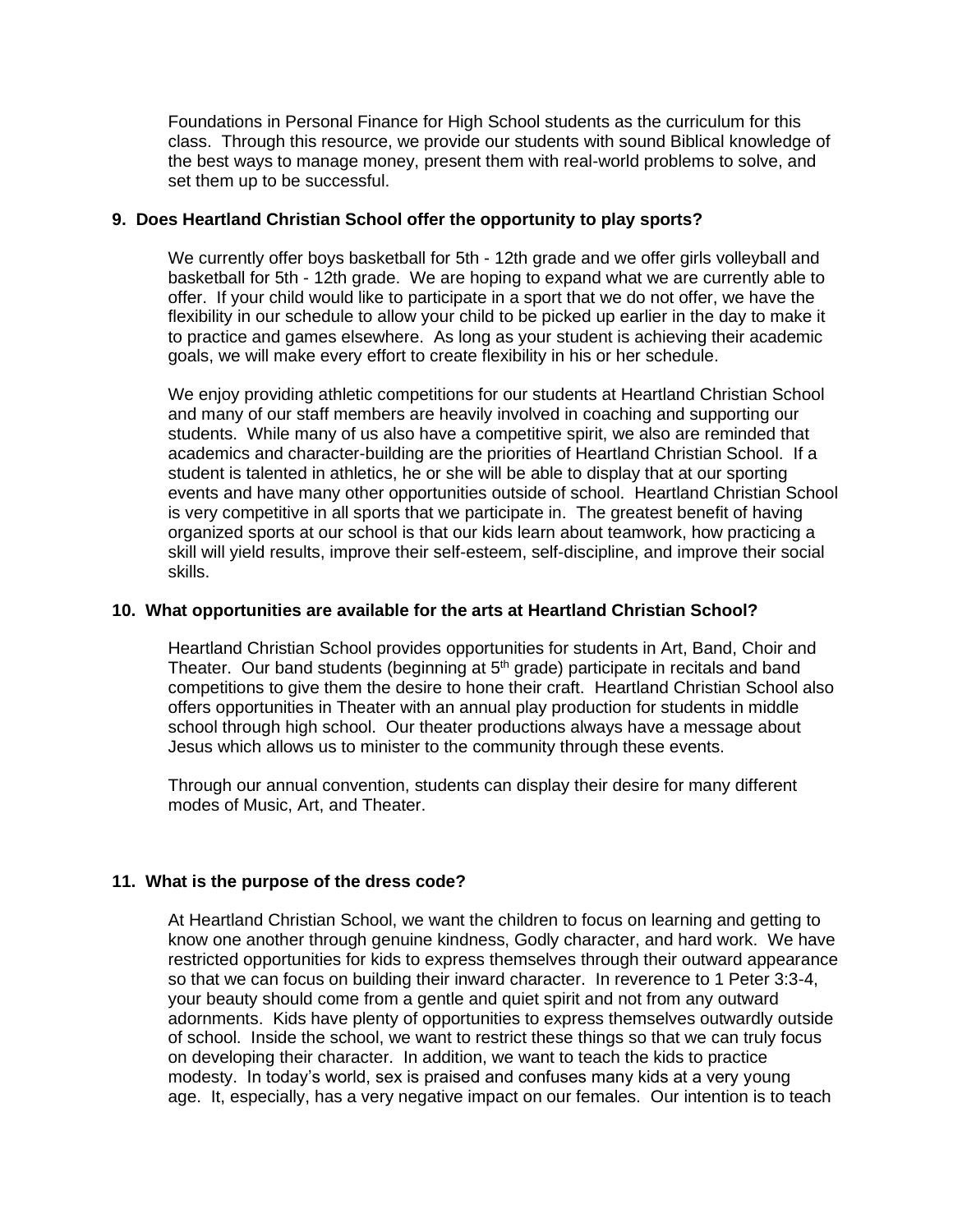them a very conservative appearance so they can be regarded for their intelligence, caring heart, and kind spirit instead of their outward appearance.

We have more than 35 churches represented at Heartland Christian School from many different denominations. Some denominations think that our dress code is too strict. Others think it is not strict enough. We have chosen a dress code that is an average of all the denominations represented.

More importantly, we are instilling in our students that there is a requirement for dress codes in the real-world. Once they graduate and begin working, they will encounter a dress code of some form. We are teaching our students to submit to that authority at an early age. We also teach them that their salvation is not attached to our dress code or their appearance.

### **12. Are students so shielded from the real-world that it will be a shock to them upon graduation?**

Socializing kids and teaching them about the reality of this world is largely a responsibility of the parent. It is at your discretion how much real-world exposure you decide to give them. Every student is sheltered from something, whether they attend a private Christian school or public school. The difference is evident in what they are sheltered from. We pray that, at Heartland Christian School, our students will be sheltered from drugs, alcohol, vaping, swearing, etc. On the other hand, all publicschool students are sheltered from a biblical worldview, teacher-led prayer, study of God's Word, and a prayer team that prays for each of them.

Being a Christ-like leader in the workforce will set you apart. At Heartland Christian School, we are focused on building strong character by teaching them to be loyal, honest, trustworthy, kind, gentle, caring, joyful, patient, and faithful to the Lord. These character traits will serve them well no matter what situation they are presented with as an adult.

#### **13. How can I afford to pay for private school education?**

This may seem like an odd question to include in our FAQ's but we wanted to share this insight. Tuition costs will vary depending on how many children you have attending Heartland Christian School. Many parents choose to make weekly contributions to a 529 plan, so the annual tuition fee is spread over 52 weeks, making the total amount much easier to achieve.

We understand that it costs a lot of money to raise kids without the expense of private school but when you consider what you are getting from sending your kids to Heartland Christian School, we hope it will make your decision much easier. When it comes to answering the most basic worldview questions such as where humans came from, the foundations of gender, the purpose of life, who determines our purpose in life, who judges right and wrong, what happens after we die, etc. all public educational institutions provide the wrong answers. At Heartland Christian School, we are very honored to have the flexibility and knowledge to provide solid, Biblical answers. The answers to these very important questions are what helps to shape our kids' lives. When they graduate from